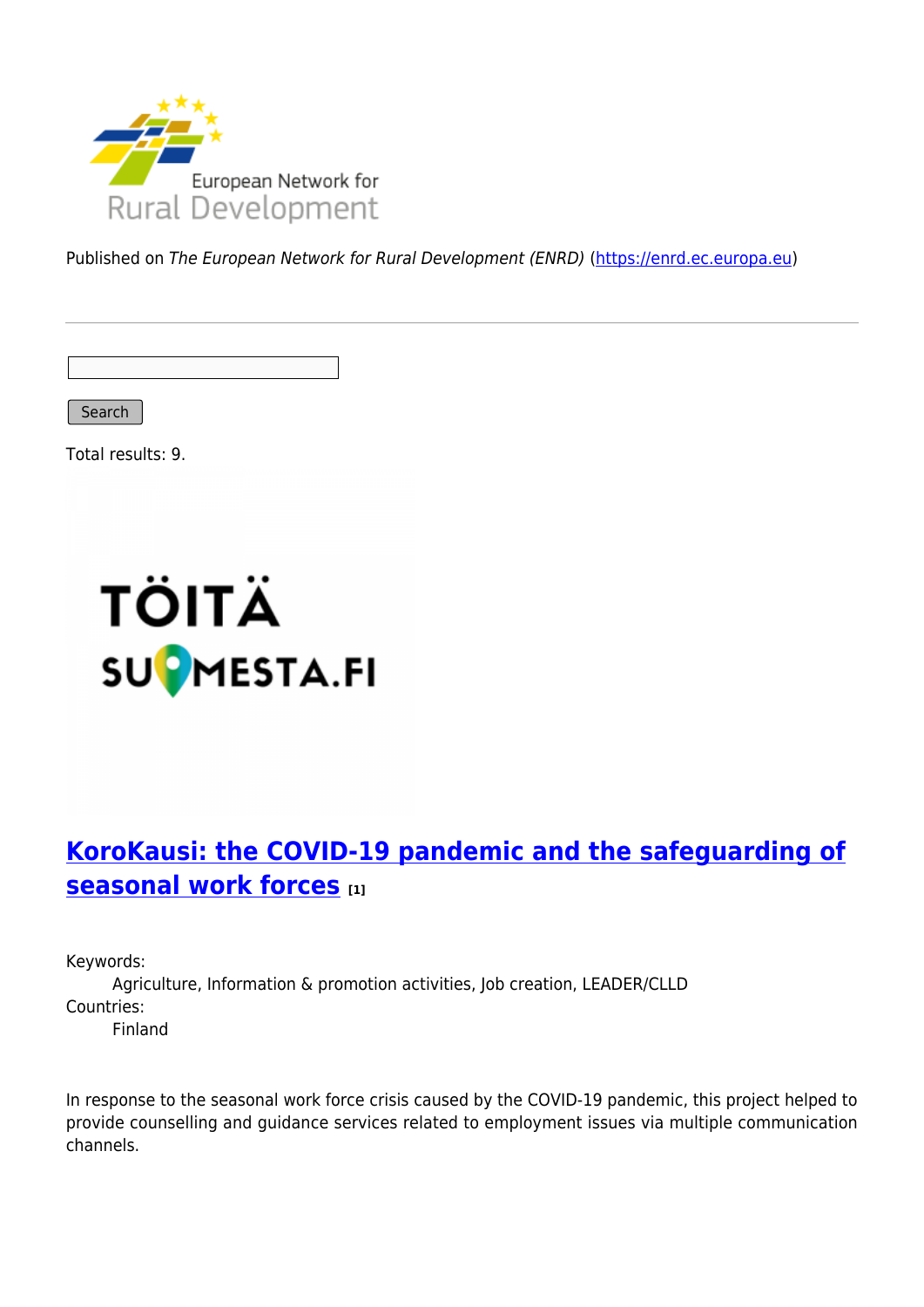

#### **[RETA - Network of Farm Incubators](https://enrd.ec.europa.eu/projects-practice/reta-network-farm-incubators_en) [2]**

Keywords:

Agriculture, Cooperation, Innovation, Young farmers Countries:

**Spain** 

A European Innovation Partnership (EIP) operational group established a network of farm incubators in Spain to support young farmers who do not have previous family connections or a background in farming.



### **[BeeScanning - an app for protecting bee colonies](https://enrd.ec.europa.eu/projects-practice/beescanning-app-protecting-bee-colonies_en) [3]**

Keywords:

Agriculture, Cooperation, Environmental sustainability, Innovation Countries:

Sweden

The BeeScanning app combines the use of artificial intelligence and smartphones, enabling beekeepers to easily detect Varroa mites and reduce the risk of death in their bee communities.

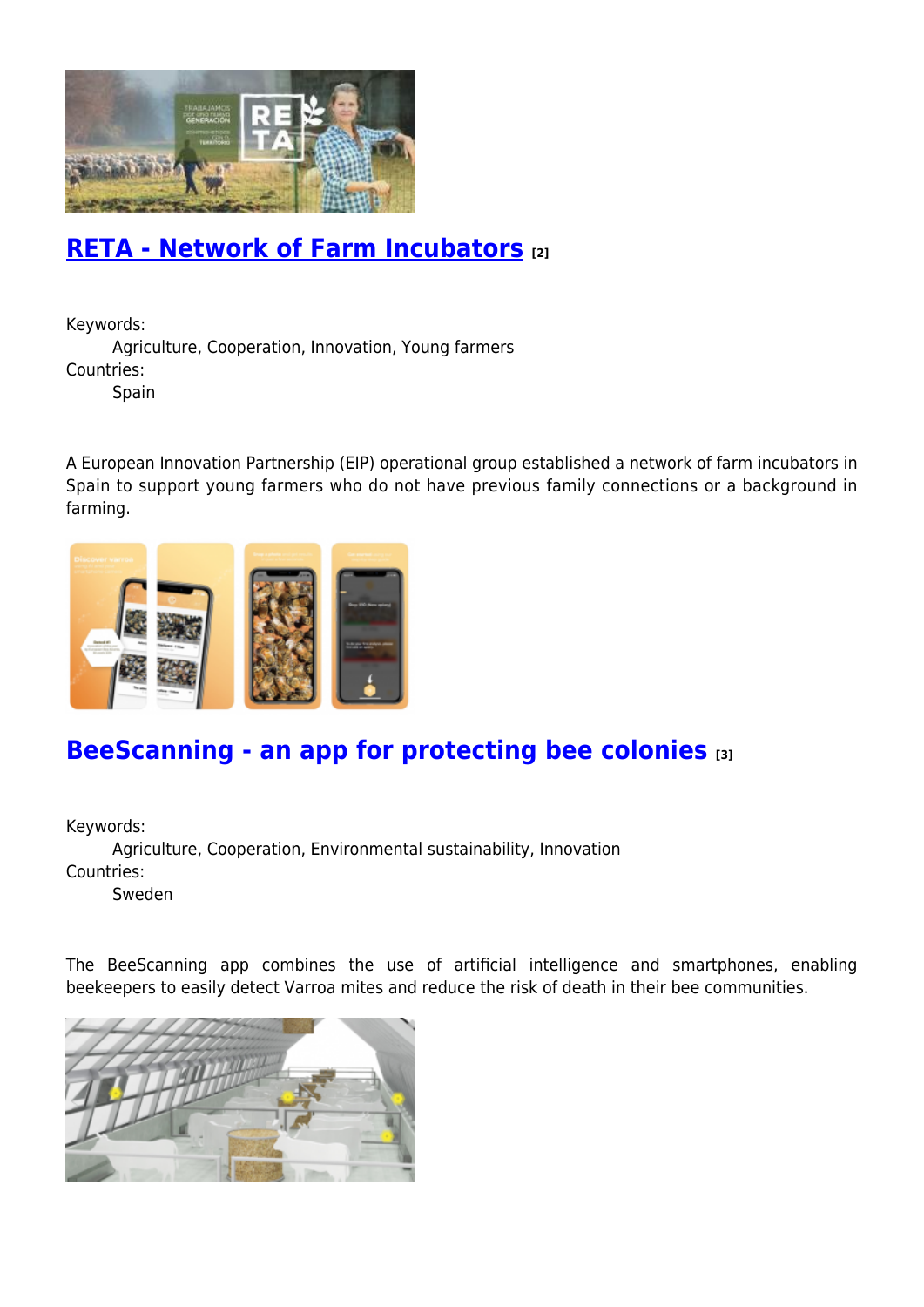### **[TARK LAUT - Smart cattle housing](https://enrd.ec.europa.eu/projects-practice/tark-laut-smart-cattle-housing_en) [4]**

Keywords:

Animal husbandry, Competitiveness, Cooperation, Energy efficiency, Entrepreneurship, Innovation, Renewable energy

Countries:

Estonia

A cooperative venture to develop a new generation energy efficient, thermo-regulated, shed for cattle housing.



# **[Feed Back Farm - using insects for adding value to organic](https://enrd.ec.europa.eu/projects-practice/feed-back-farm-using-insects-adding-value-organic-waste-streams_en) [waste streams](https://enrd.ec.europa.eu/projects-practice/feed-back-farm-using-insects-adding-value-organic-waste-streams_en) [5]**

Keywords:

Agriculture, Bioeconomy, Competitiveness, Cooperation, Environmental sustainability, Innovation

Countries:

The Netherlands

An EIP-AGRI Operational Group project on the use of insects for adding value to organic residues from agriculture.

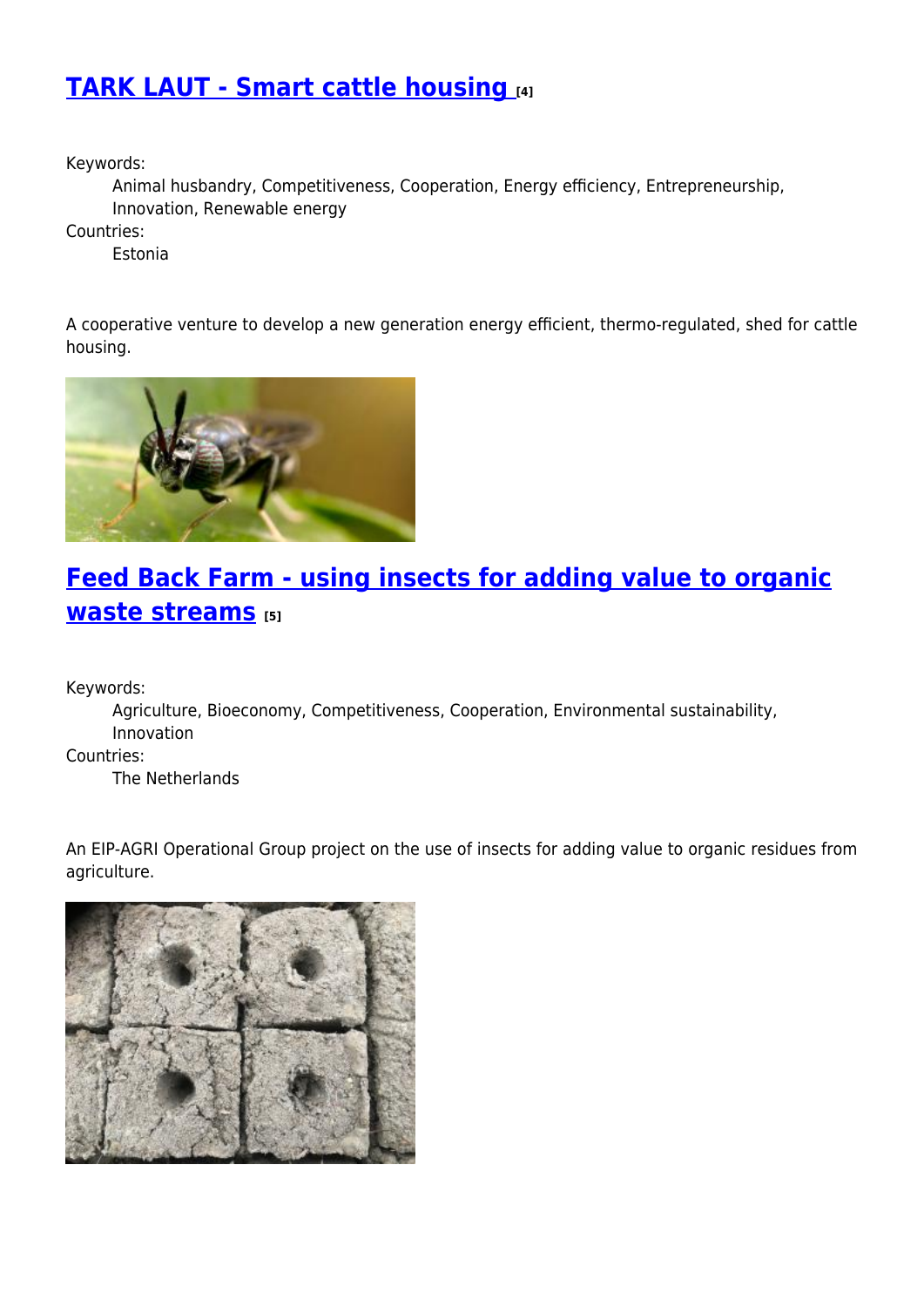## **[Brickz - Natural Soil Improver](https://enrd.ec.europa.eu/projects-practice/brickz-natural-soil-improver_en) [6]**

Keywords:

Agriculture, Bioeconomy, Competitiveness, Cooperation, Entrepreneurship, Innovation, Rural Inspiration Awards: nominees

Countries:

The Netherlands

Using biomass residues to produce a fertiliser, which is then used to grow trees, and will, over time, improve soil quality, has led to significant financial savings for nature conservation organisations and tree nurseries.



## **[Diversifying a young female farmer's income by investing in](https://enrd.ec.europa.eu/projects-practice/diversifying-young-female-farmers-income-investing-farm-tourism_en) [farm tourism](https://enrd.ec.europa.eu/projects-practice/diversifying-young-female-farmers-income-investing-farm-tourism_en) [7]**

Keywords:

Agriculture, Diversification, Entrepreneurship, Tourism, Women, Young farmers Countries:

Italy

A young female farmer decided to renovated an old building on the family farm and offer accommodation for tourists.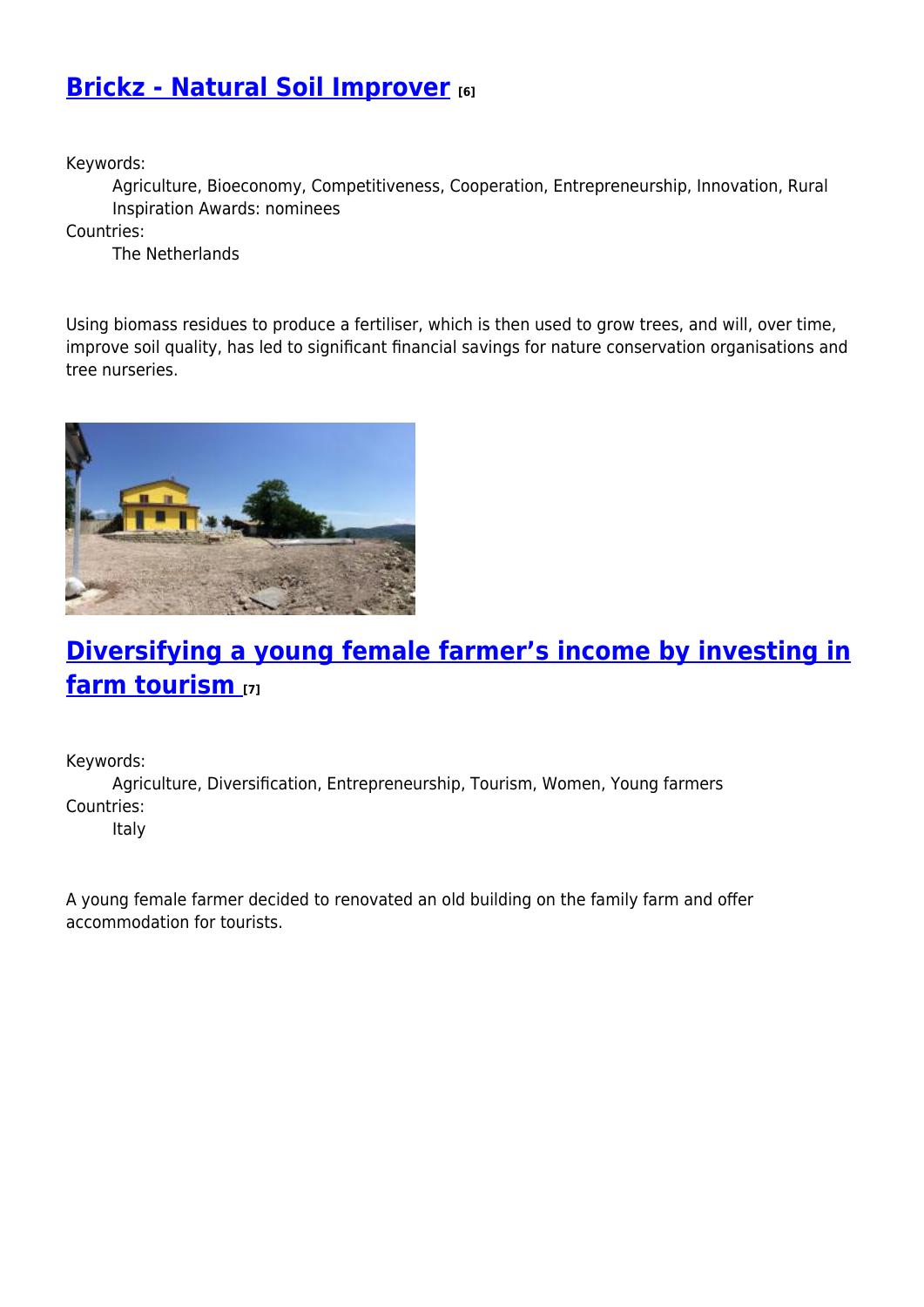

# **[Diversifying a farm's income by investing in agro-tourism](https://enrd.ec.europa.eu/projects-practice/diversifying-farms-income-investing-agro-tourism_en) [8]**

Keywords:

Agriculture, Diversification, Entrepreneurship, Tourism Countries:

Italy

A family farm decided to diversify and supplement its income by investing in agri-tourism.



**[Expanding the Uuskaubi herb business in Estonia](https://enrd.ec.europa.eu/projects-practice/expanding-uuskaubi-herb-business-estonia_en) [9]**